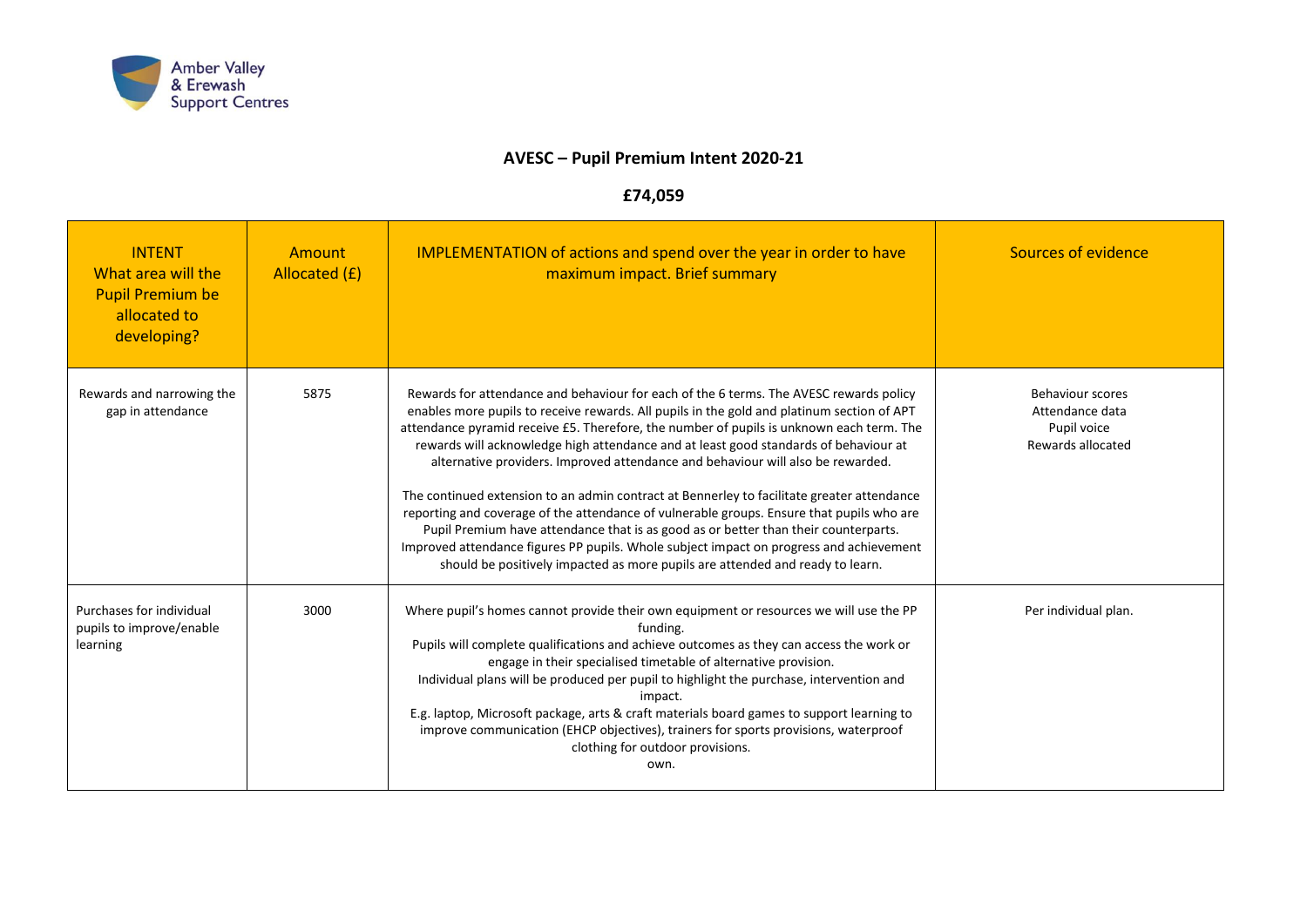

| Development of pupil<br>mental health and wellbeing                                                                    | 2500    | Mental Health First Aid training for staff. For staff to better support pupils who have mental<br>health issues which hinder their engagement in education.<br>More pupils will attend and engage in their education and have improved mental health and<br>wellbeing.<br>Staff will be more confident to address the wellbeing of their pupils.<br>Pupils will be more resilient.<br>Therapeutic counselling 1:1 sessions that occur weekly for between 30 mins and 1 hour. Use<br>of an external provider to support pupils who are identified as Pupil Premium and show<br>indicators of childhood trauma.                                                                                                                                                                                                                                                                                                                                                                   | Attendance at MHFA training event.<br>Delivery of training at academy twilights, team<br>meetings and insets.<br>Pupil timetables<br>Pupil attendance<br><b>Behaviour scores</b><br>Wellbeing questionnaire scores<br>Wellbeing action plans  |
|------------------------------------------------------------------------------------------------------------------------|---------|---------------------------------------------------------------------------------------------------------------------------------------------------------------------------------------------------------------------------------------------------------------------------------------------------------------------------------------------------------------------------------------------------------------------------------------------------------------------------------------------------------------------------------------------------------------------------------------------------------------------------------------------------------------------------------------------------------------------------------------------------------------------------------------------------------------------------------------------------------------------------------------------------------------------------------------------------------------------------------|-----------------------------------------------------------------------------------------------------------------------------------------------------------------------------------------------------------------------------------------------|
| <b>Alternative Provision</b><br>additional Placements<br>including 1:1 specialised<br>tuition for Maths and<br>English | 32,214  | Individual 1:1 tuition at home for pupils who require a more individualised timetable due to<br>need. This is above and beyond the APT curriculum offer. This offer will be utilised for pupils<br>out of county, in care, with high anxiety or those vulnerable pupils where group provisions<br>are not appropriate or do not meet their particular needs.<br>Pupils will make academic progress.<br>Pupil emotional and educational needs are assessed, and appropriate alternative placements<br>may be used for enrichment and to meet specific needs.<br>Pupils that require alternative education and/or more therapeutic learning outside of the<br>Sawley site can have the opportunity to attend alternative educational settings for part of<br>the week. It will also reduce unstructured time.<br>AP will also be used to re-engage pupils in learning where required.<br>Pupils will have access to therapeutic APs which may be in a small group or 1:1 setting. | Functional skills outcomes<br>My learning programmes<br>Number of pupils who have 1:1 provision with<br>external providers.<br>Pupil timetables<br>Outcomes                                                                                   |
| Assistant Headteacher to<br>increase from a 0.6 to 0.8<br>contract                                                     | £12,000 | Management time to be increased to accommodate 4 new members of staff to the APT<br>team.<br>Financial plan to increase staffing in APT from 9 to 13 and not use 1:1 external APs for core<br>skills. Staff to increase delivery of core skills to 2 sessions per week and the costs saved will<br>allow for 4 new staff members. These staff will require induction, training, supervision and<br>management.<br>4 new staff members in APT.<br>Staff will have more time with fewer pupils on their caseloads. Maximum of 8 rather than 15<br>to build better relationships and improve progress. Core skills will be delivered internally so<br>that quality can be monitored and should be higher. There should be increased outcomes.<br>Potential for staff increased wellbeing as fewer pupils on their caseloads                                                                                                                                                        | Pupil timetables<br>Staff wellbeing<br>Pupil outcomes<br>Staff observations<br>Quality of core skills<br>Medium and long term plans<br>Assistant Headteachers diary<br>New staff induction<br>Number of pupils per caseload<br>Pupil outcomes |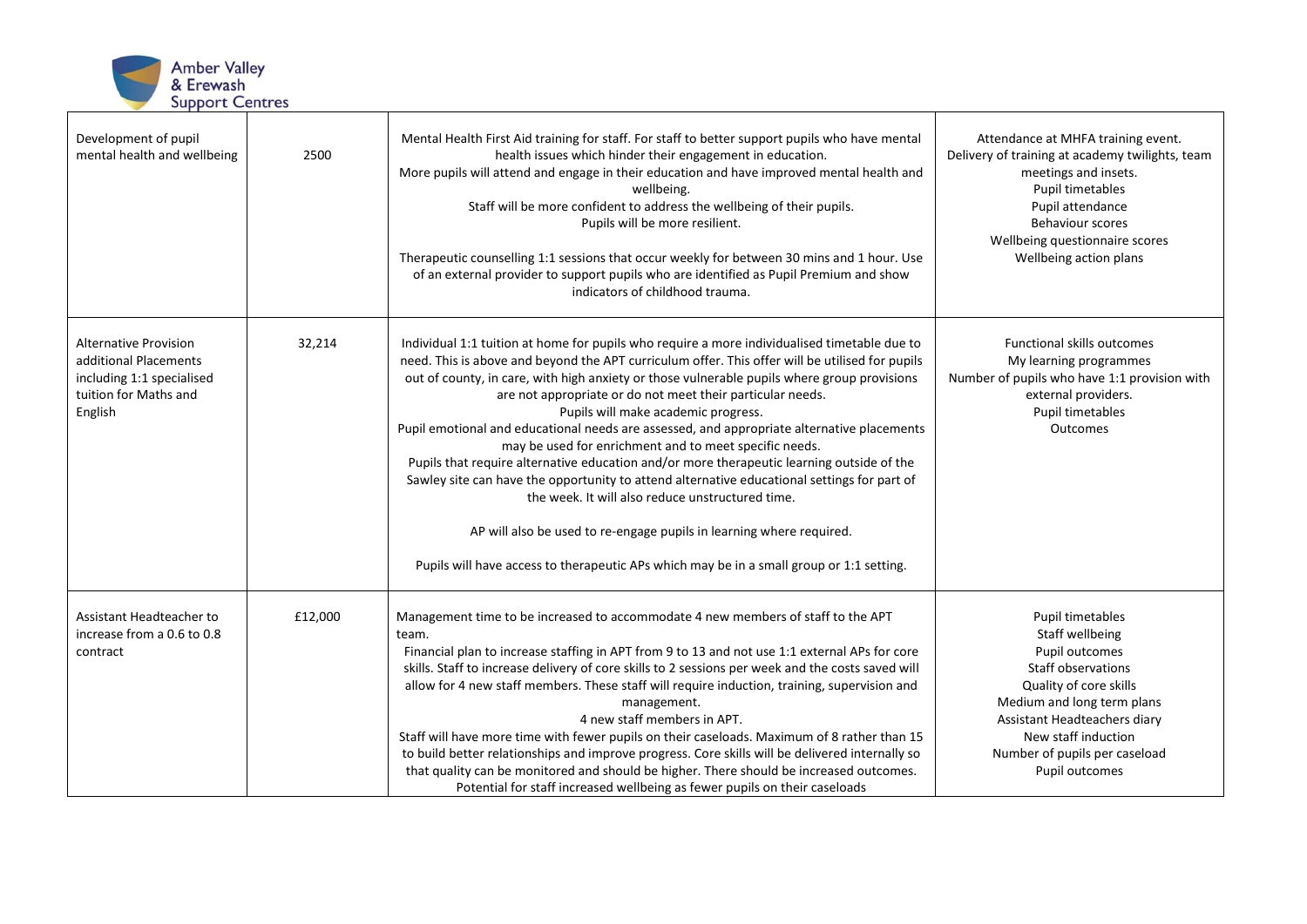

|                       |      | Dec 2020 2 advertisements for 2 additional staff members. One north, one south to start<br>March and April 2021. Did not pursue interview process as candidates did not meet the<br>criteria.<br>Advertised again in March 2021 for 1 more staff member to be employed in the Ilkeston<br>team for a Sept 2021 start. Hindered by low pupil numbers due to COVID and low PEX<br>numbers.                                                                                                                                                                                                                                                                                                                                                                                                                                                                                                                                                                                                                                                                                                                                                                                                                                                                                                                                                                                  |                                                                                                                                                                                                                                                                                                                                                 |
|-----------------------|------|---------------------------------------------------------------------------------------------------------------------------------------------------------------------------------------------------------------------------------------------------------------------------------------------------------------------------------------------------------------------------------------------------------------------------------------------------------------------------------------------------------------------------------------------------------------------------------------------------------------------------------------------------------------------------------------------------------------------------------------------------------------------------------------------------------------------------------------------------------------------------------------------------------------------------------------------------------------------------------------------------------------------------------------------------------------------------------------------------------------------------------------------------------------------------------------------------------------------------------------------------------------------------------------------------------------------------------------------------------------------------|-------------------------------------------------------------------------------------------------------------------------------------------------------------------------------------------------------------------------------------------------------------------------------------------------------------------------------------------------|
| Curriculum enrichment | 5350 | To Maintain a bank of materials and ingredients for design and technology and art lessons<br>where a pupil's home cannot provide their own.<br>Pupils will be able to access the Design & Technology and Art lessons and better research,<br>develop skills and interests in their chosen areas of interest. Specialist materials will be<br>sourced for individual projects.<br>Pupils will feel more able to engage in GCSE Art activities through provision of more choice<br>and scope.<br>Financial support to allow PP pupils to access enrichment activities during Enrichment week<br>and Cultural Capital events.<br>Support for pupils who are identified as Pupil Premium to access Outdoor Education at<br>Bennerley.<br>To offer pupils a range of positive experiences and to develop social skills in public areas.<br>The Kirk Hallam site with develop it's sports equipment by completing an audit of current<br>resources and identifying resources required.<br>Pupils will have access to a range of sports, gymnastics and dance. There will be<br>improvement in engagement and progress in PE for PPP.<br>A core teacher will complete Gymnastics training to allow safe delivery of the Gymnastics<br>and Dance element of the curriculum. This is a 4-day Course. There will be a staff meeting for<br>dissemination of training to site staff. | Engagement in Art lessons<br>Behaviour scores<br>Pupil voice<br>Off-site visit attendance<br><b>GCSE Art outcomes</b><br>Pupil's work<br>Pupil voice<br>PE equipment Audit<br>National Curriculum Outcomes for KS2 and KS3<br>PE curriculum planning<br>Staff gymnastics certificate<br>Dissemination meeting minutes of gymnastics<br>training |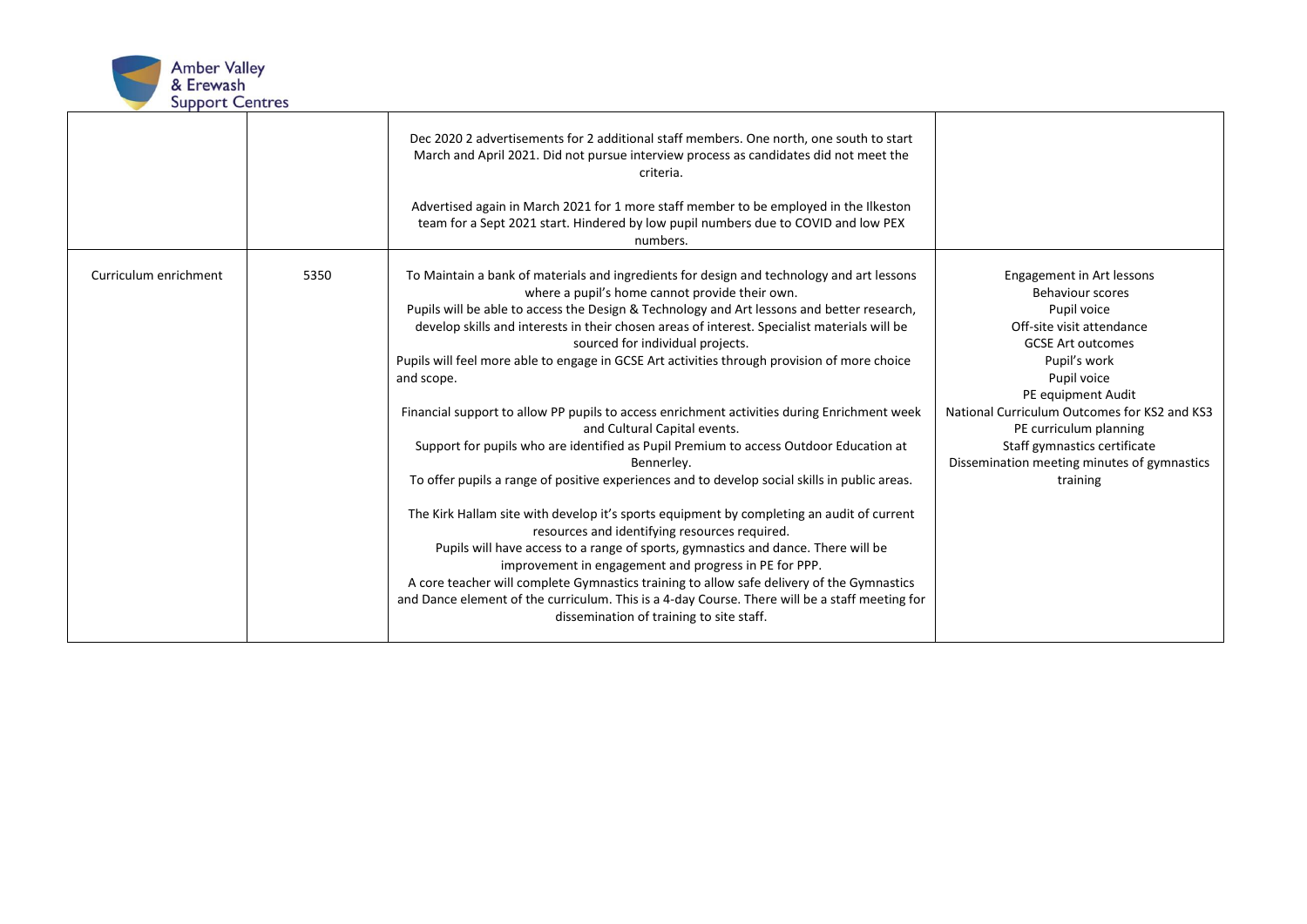

| Breakfast and breaktime<br>provision | 600    | To provide a breakfast of toast and a cordial drink throughout the day at the Bennerley site.<br>To reduce incidences of poor behaviour due to being hungry.<br>Light breakfast provided at the Sawley site to make sure pupils can have the time to eat in<br>the morning. This also provides time to develop social skills and participate in a shared British<br>custom of a cup of tea, toast and positive conversation.<br>Seasonal treats also highlight events in the UK calendar.<br>Positive behaviour and attendance are rewarded with edible treats as an addition.<br>Seasonal treats are also included such as hot cross buns and mince pies.                                                                                                                                                                                                   | Behaviour points and FTE.<br>FTE sessions                                                                                                       |
|--------------------------------------|--------|--------------------------------------------------------------------------------------------------------------------------------------------------------------------------------------------------------------------------------------------------------------------------------------------------------------------------------------------------------------------------------------------------------------------------------------------------------------------------------------------------------------------------------------------------------------------------------------------------------------------------------------------------------------------------------------------------------------------------------------------------------------------------------------------------------------------------------------------------------------|-------------------------------------------------------------------------------------------------------------------------------------------------|
| <b>Revision resources</b>            | 200    | Appropriate CGP revision guides for all GCSE subjects so that pupils are able to use them at<br>home and during revision sessions.                                                                                                                                                                                                                                                                                                                                                                                                                                                                                                                                                                                                                                                                                                                           | Engagement in revision sessions<br>Completed Homework<br>Parent feedback<br><b>GCSE</b> outcomes<br>Revision guides purchased                   |
| <b>Behaviour Mentoring</b>           | 10,150 | Weekly behaviour mentoring sessions with 'Think For The Future' who are an external<br>provider to support pupils who require a behaviour and assertive mentoring program.<br>This will be delivered in small, targeted groups with a focus on topics and issues such as<br>social skills, safety, social media, self-esteem, and self-image.<br>Pupils will be more engaged in the morning sessions and feel more positive about the<br>academy environment. Pupils able to share views, opinions and feelings in a safe space.<br>They will have experience of positive male role models.<br>Sessions will start in classrooms but as the year progresses opportunities for indoor and<br>outdoor activities will be included in some sessions.<br>Additional game resources may also be funded to provide more options to suit pupil game<br>preferences. | <b>TFTF Reports</b><br>Pupil feedback<br>Behaviour points<br>FTE data<br>Pupil feedback<br>Attendance data<br>Pupil wellbeing Questionnaires.   |
| Interventions                        | 2170   | Catch-Up Numeracy Programme Training for staff to deliver numeracy intervention at Kirk<br>Hallam. Staff training x3 morning sessions. Pupils will be identified by the staff member<br>delivering the programme and the core teacher. Pupils will be baseline assessed.<br>2x sessions each week of no more than 30 minutes will be timetabled. The programme will<br>run for 12 weeks.<br>Pupils will continue to access maths in class sessions and continue to be assessed. Cost to<br>include additional maths resources.                                                                                                                                                                                                                                                                                                                               | <b>Baseline assessments</b><br>Progress updates<br>End of Unit assessments.<br>Termly assessments.<br>DCPro data reports<br>RA, SA, NA progress |